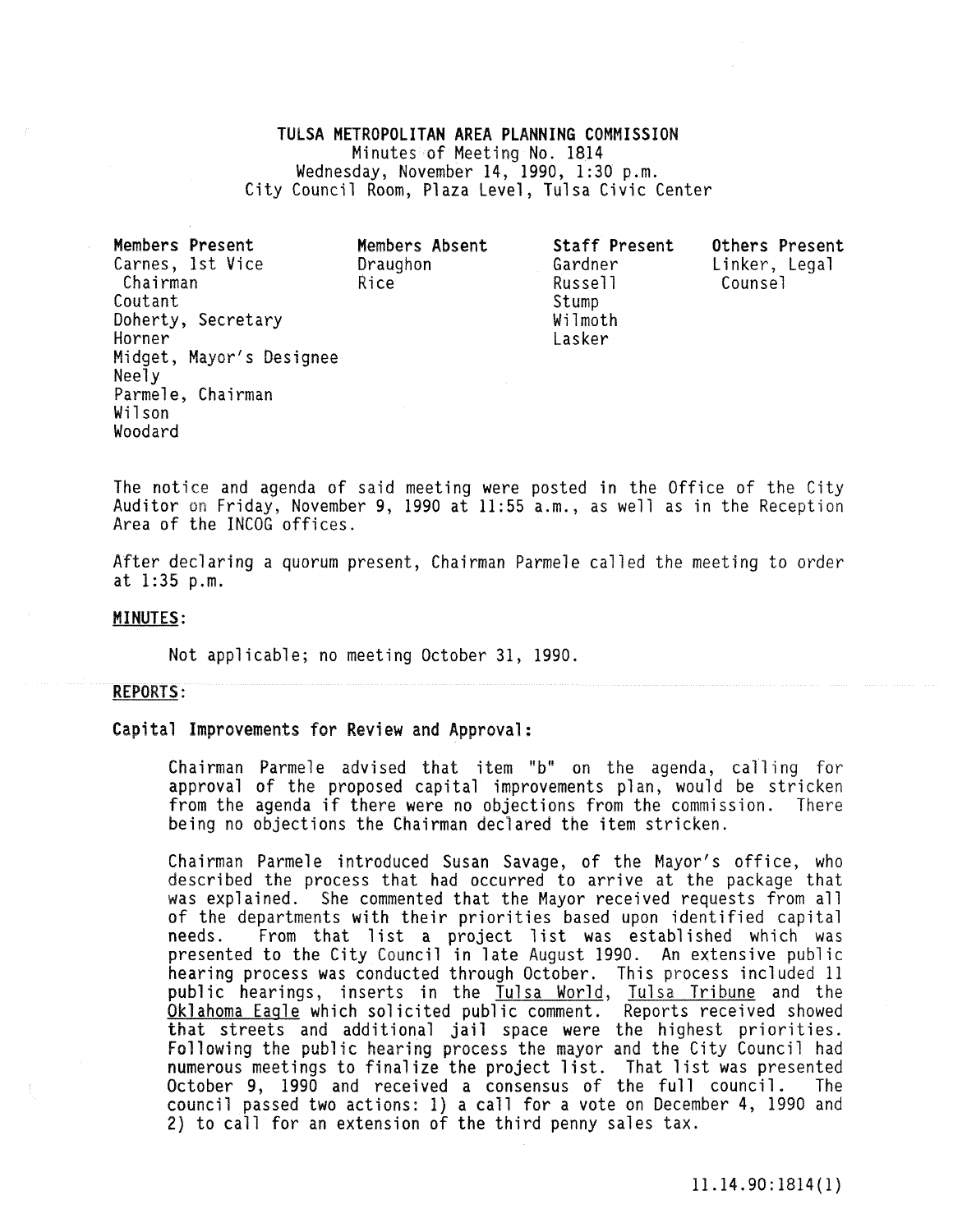Mr. Ron Payne, Finance Director, provided an overview of the proposed allocations and what was expected to be generated from the package. Mr. Charles Hardt, Public Works Director, Mr. Hugh McKnight, Park and Recreation Director and Mr. Pat Connelly, Urban Development and Public Safety Director were present to further discuss the project plans within their area.

#### Interested parties

Mr. Bill Packard, 752 N. Denver, Tulsa, inquired why item b was stricken and when it would be placed back on the agenda. Chairman Parmele stated that this was only a briefing to inform the commission and that it would be placed on the agenda when a request from the Mayor's office is received to take action on the Such a request had not been received to date, therefore the commission felt it would be acting premature if such an action were considered. Mr. Packard replied that he would comment when the item was to be considered for action by the TMAPC.

Chairman Parmele thanked Ms. Savage, representing Mayor Randle, and the City Department Directors for their participation.

#### Report of Receipts and Deposits:

## TMAPC ACTION. 9 members present:

On **MOTION** of CARNES, the TMAPC voted 7-0-2 (Carnes, Coutant, Doherty, Midget, Parmele, Wilson, Woodard, "aye"; no "nays"; Horner, Neely "abstaining"; Draughon, Rice, "absent") to APPROVE the Report of Receipts and Deposits for the month ended October 31, 1990.

#### Chairman's Report:

Chairman Parmele presented a letter from County Commissioner John Selph requesting that the TMAPC be represented on a Community Advisory Board which will help facilitate successful integration of persons with developmental disabilities into the community. Chairman Parmele stated that the first meeting would be November 29, 1990 and anyone interested in working with this committee should let him know.

#### Committee Reports:

Mr. Coutant advised that the Comprehensive Plan Committee would be meeting for a work session immediately following the TMAPC meeting to discuss proposed amendments to the District 16 Plan. Mr. Doherty commented that the Rules and Regulations Committee would also be meeting following the TMAPC meeting.

## Director's Report:

**Mr. Jerry Lasker, INCOG, informed the TMAPC that the Goals for Tomorrow**  Citizen's Congress would be held November 20, 1990 at the Convention Center. He also advised that a letter from Don Cannon, Council Administrator, had been received with a request from Councilor Dewey Bartlett, Jr. to undertake a formal analysis and produce a report on the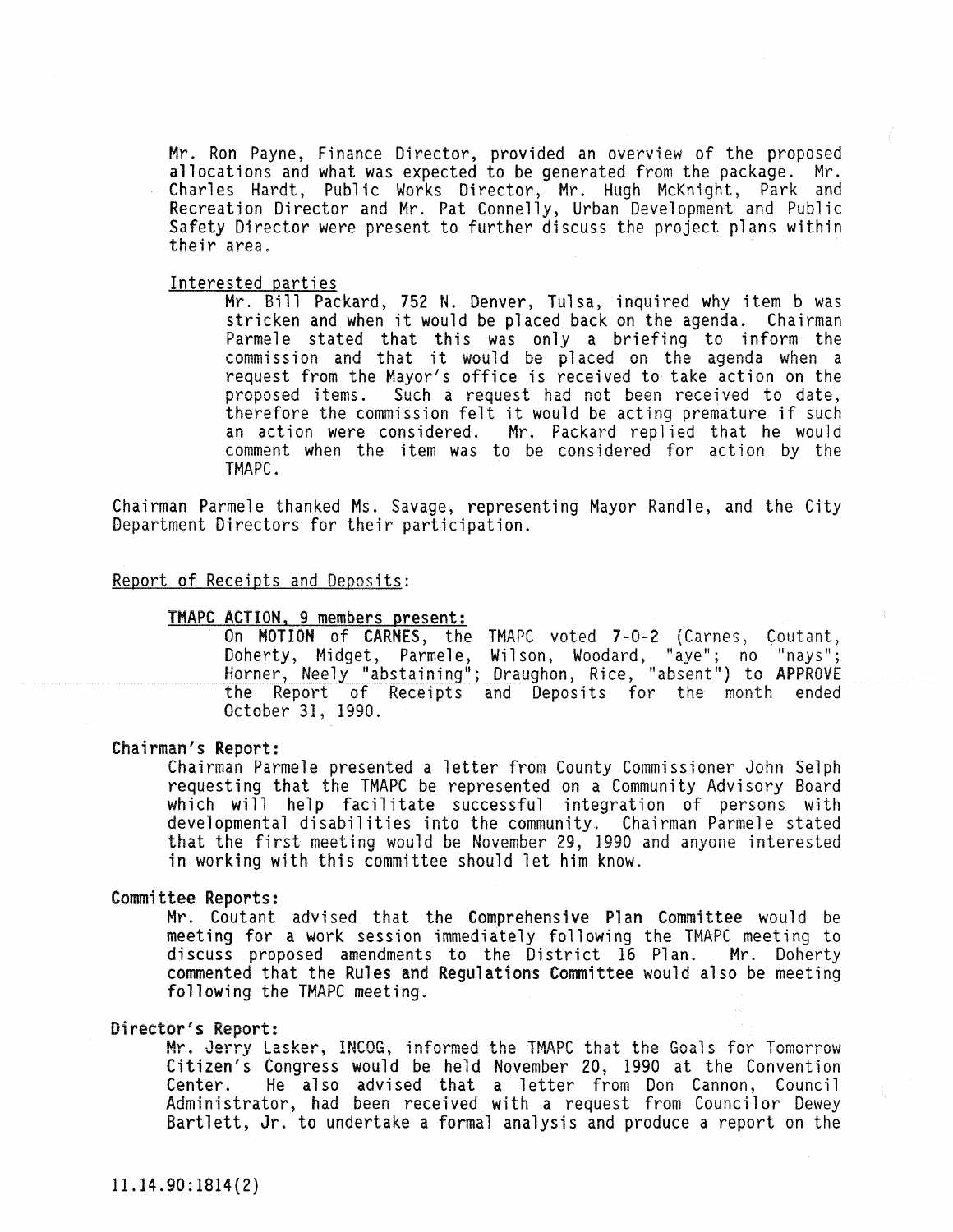broad issue of oversized and possibly incompatible lots. Councilor Bartlett was especially concerned about the potential for and impact of lot slits in accordance with the existing zoning. He asked that one element of this report focus on the possible means of dealing with any inherent and potentially negative situations that do and/or can arise.<br>Mr. Lasker suggested this be referred to the Rules and Regulations Mr. Lasker suggested this be referred to the Rules and Regulations Committee for possible inclusion as a special project under this year's work program. Staff was directed to reply to Councilor Bartlett informing him that the Rules and Regulations Committee would be considering his request. Ms. Wilson suggested that some of the past TMAPC studies be referenced as several of the recommendations have already been undertaken.

## ZONING PUBLIC HEARING

Application No.: CZ-186 Present Zoning: RS<br>Applicant: Herman Photosed Zoning: IH or CH Proposed Zoning: IH or CH Location: West of the SW/c of W. 21st St. S. and S. 49th W. Ave. Date of Hearing: November 14, 1990 Presentation to TMAPC: Mr. Randy Herman, 5303 W. 39th St., Tulsa, OK

#### Relationship to the Comprehensive Pan:

The District 9 Plan, a part of the Comprehensive Plan for the Tulsa Metropolitan area, designates the subject property Special District I (Transitional Area between high intensity industrial uses to the north and low intensity uses to the south.)

According to the Zoning Matrix, the requested District IH and CH are not in accordance with the Plan Map.

Staff Recommendation:

Site Analysis: The subject tract is approximately 3 acres in size and is located west of the southwest corner of West 21st Street South and South 49th West Avenue. It is partially wooded, gently sloping, contains both vacant property and a single-family dwelling and is zoned RS.

Surrounding Area Analysis: The tract is abutted on the north by vacant property and a chemical company zoned IM and IH; on the east by a sandblasting company no longer in business zoned RS; on the south by vacant property zoned RS; and on the west by a single-family dwelling zoned IL.

Zoning and BOA Historical Summary: Both industrial and commercial zoning has been approved in the area. Staff would note that west 21st Street South has been stripped out with industrial and commercial zoning.

CZ-186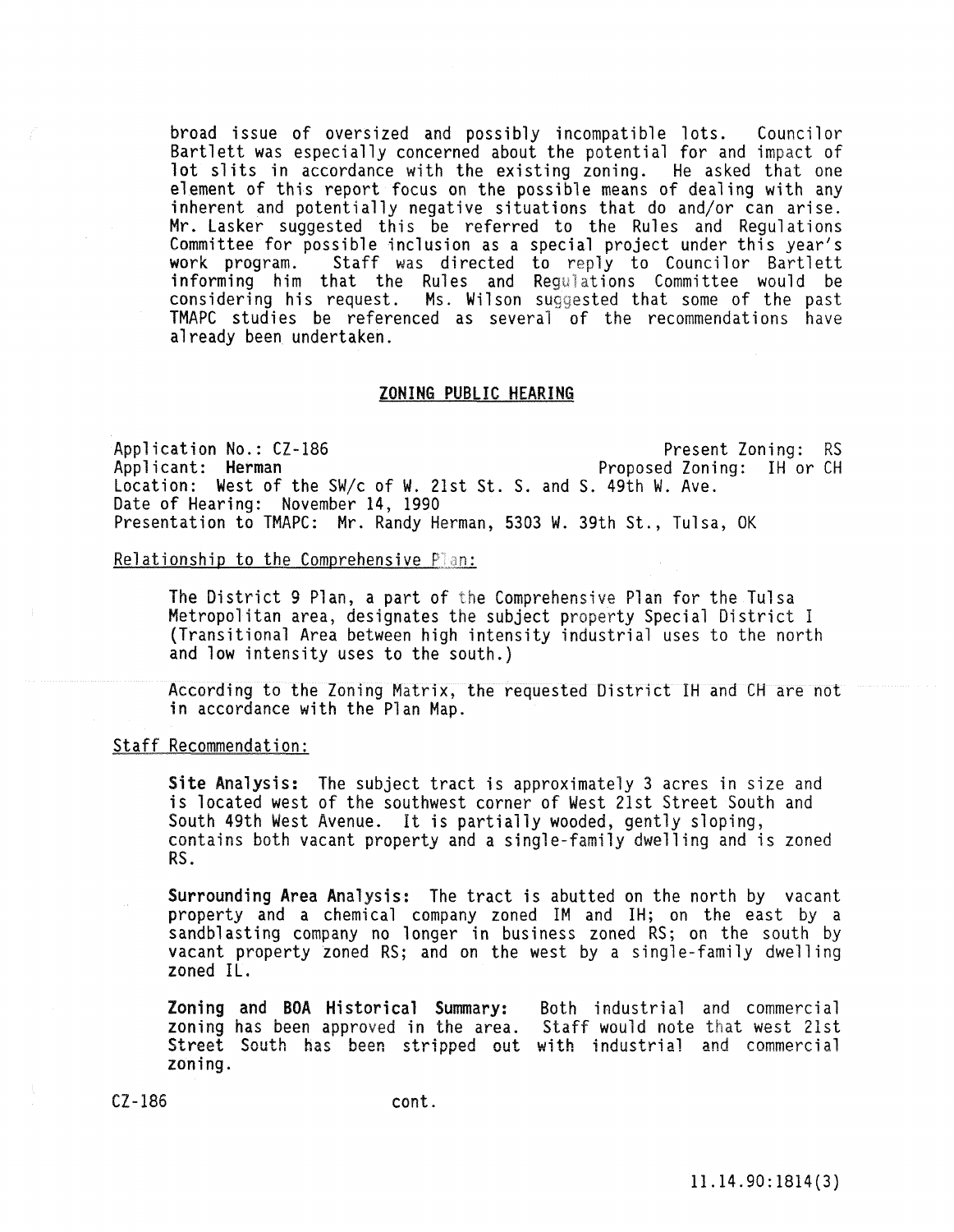Conclusion: Based on the Comprehensive Plan and existing zoning patters in the area, Staff is not supportive of the IH or CH intensities, but could support either 1M or CG zoning. Both 1M and CG zoning is in the immediate area and would be compatible with surrounding uses.

Therefore, Staff recommends **DENIAL** of IH and CH zoning as requested and **APPROVAL** of either 1M or CG zoning in the alternative.

#### Applicant's Comments:

Applicant, Mr. Randy Herman, inquired of staff regarding the difference<br>between the zoning he requested and the zoning staff recommended. In between the zoning he requested and the zoning staff recommended. response, Mr. Gardner stated that IH zoning is unrestricted zoning allowing noxious type activities. 1M zoning accommodates most types of heavy manufacturing and industrial type activities.

### Interested Parties:

Barbara Eubanks, 4138 S. 37th W. Ave, Tulsa, OK, stated concern regarding what Mr. Herman would be doing with the property. In response to a question of who was notified of the request Mr. Gardner commented that all property owners within 300' radius of the area should have been notified. Ms. Eubanks stated concern that hazardous businesses were already established in the area and she felt it would not be in the best interest of the property owners in the area to add more. Mr. Doherty advised that under the 1M zoning staff was recommending, which was in accordance with the Comprehensive Plan, most of her concerns would be prohibited. He also advised that the commission usually approves requests that are in accordance with the Comprehensive Plan.

#### TMAPC ACTION. 9 members present:

On MOTION of DOHERTY, the TMAPC voted 9-0-0 (Carnes, Coutant, Doherty, Horner, Midget, Neely, Parmele, Wilson, Woodard, "aye"; no "nays"; no "abstentions"; Draughon, Rice, "absent") to DENY IH or CH zoning for CZ-186 and to APPROVE 1M zoning for CZ-186 as recommended by staff.

#### OTHER BUSINESS:

PUD 179-C-7: Minor Amendment to reallocate allowable building floor area South & west of the SW/c of E. 71st St. S. & S. 85th E. Ave.

Staff advised that the applicant requested a continuance of this case in order to revise the site plan transmitted with the application.

#### TMAPC ACTION. 9 members present:

On MOTION of DOHERTY; the TMAPC voted 9-0-0 (Carnes, Coutant, Doherty, Horner, Neely, Parmele, Wilson, Woodard, "aye"; no "nays"; no "abstentions"; Draughon, Rice, "absent") to CONTINUE PUD 179-C-7 until 1:30 p.m. on December 5, 1990, Francis F. Campbell City Council Room.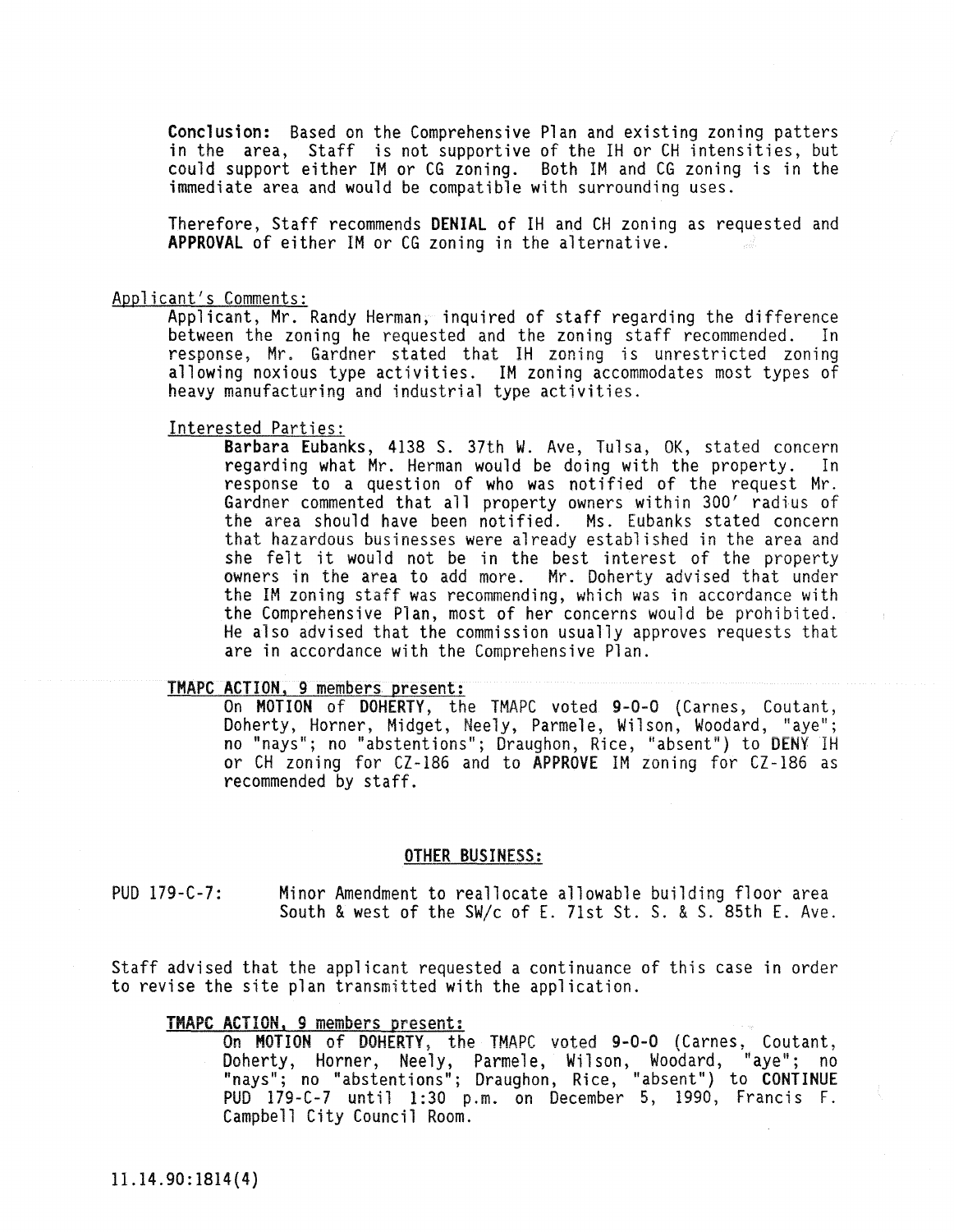## PUD 437: Detail Site Plan Both sides of 14th Pl. S. at Utica Ave.

## Staff recommendation:

The applicant originally submitted a detail site plan for areas north and south of 14th Place, but has decided to continue review of the area south of 14th Place in order to process a minor amendment. The area north of 14th Place is a parking lot for employees of the medical office building on the south side of 14th Place. After review of the site plan for the parking lot, staff finds that it does not meet the requirements of the PUD as it concerns<br>landscaped buffer areas. The PUD as approved requires landscaped areas along the 14th Place entrance to the parking lot which are almost four times as large as those proposed in this detail site plan. These landscaped areas are considered by staff to be a very important feature in making a good transition to the single-family homes immediately east of the site on 14th Place. Also a landscaped buffer, including trees, was required along the east boundary of the PUD adjacent to the residential area. No such buffer is shown on the site plan. Staff recommends that the site plan be revised to incorporate these required features.

#### Comments and Discussion:

Mr. Stump advised that upon study of the area south of 14th Place it was determined that minor amendment was needed to acccommodate their final<br>detailed plans. Therefore the applicant has asked that this be Therefore the applicant has asked that this be continued to November 28, 1990. The only portion to be considered this date was the northern portion which was planned to be a parking lot.

Mr. Stump stated that the detail site plan has since been revised from the one sent out in the agenda packets. The commissioners were all<br>given a copy of the revised detail site plan. There were slight given a copy of the revised detail site plan. modifications including enlarging the planter at the entrance to 14th Pl., adding planters, and two planters that would tie into the right-ofway on Utica. Applicant will also be placing a masonry column supported screening fence along the east side and a portion of the north side of the property. Staff felt this reasonably followed what was proposed and outlined in the concept plan and recommended approval of the revised plan.

Mr. Doherty questioned staff concerning the amount of space allowed for straight-in parking. Mr. Stump replied that the area was tight, but this was, in the original PUD, labeled for employee parking, implying long-term parking. As turnover for employee parking should not be very high, staff did not see this to be a problem.

Mr. Coutant commented that he recalled when this first came before the TMAPC some neighborhood interest was generated. Staff commented that TMAPC some neighborhood interest was generated. the revised plan now included substantial landscaping and open space which was the requirement of the PUD and of interest to the neighborhood.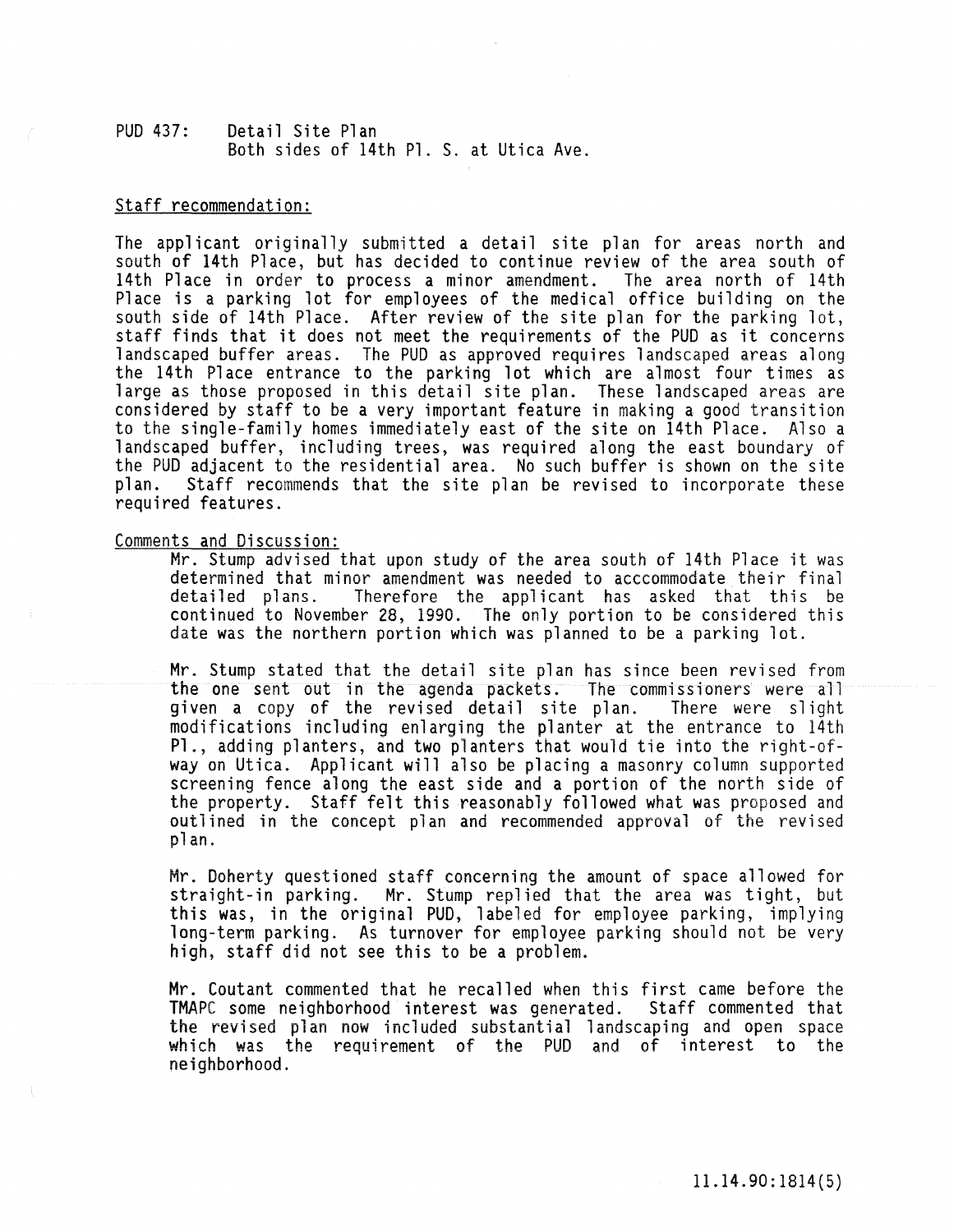Mr. Roy Johnsen, attorney for the applicant, stated that significant landscaping was required along 14th at the entrance into the neighborhood. He confirmed that the applicant has adhered to this concept throughout all of their submittals.

Mr. Johnsen stated that the parking spaces have been changed to be perpendicular rather than diagonal as originally planned. This would allow the applicant to meet the required number of parking spaces for their building. This is a result of the redesigning of the planter This is a result of the redesigning of the planter areas. He advised that more landscaping was planned for than on the<br>original plan and was in a slightly different configuration. He original plan and was in a slightly different configuration. confirmed that trees would be included in their landscaping.

Mr. Coutant inquired as to the original residential landscaping requirement. He questioned why the PUD would require a six foot screening fence and landscaping to the inside of the fence. Mr. Johnsen confirmed that "minimum landscape buffers including trees shall be provided along the residential boundaries in the parking areas." Mr. Coutant continued asking if a minor amendment is necessary if the landscaping was not placed inside the fence. In response, Mr. Carnes stated that, in the past, TMAPC has moved landscaped areas around without calling it a minor amendment. Staff commented it would be left to the TMAPC's discretion.

## TMAPC ACTION. 9 members present:

On MOTION of CARNES, the TMAPC voted 9-0-0 (Carnes, Coutant, Doherty, Horner, Midget, Neely, Parmele, Wilson, Woodard, "aye"; no "nays"; no "abstentions"; Draughon, Rice, "absent") to CONTINUE the Detail Site Plan for the southern portion of PUD 437 along<br>14th Place S. until 1:30 p.m. on November 28, 1990, Francis F. Campbell City Council Room, and to APPROVE the Detail Site Plan for PUD 437 pertaining to the northern portion of 14th Place S as revised and per staff recommendation.

#### NEW BUSINESS:

Mr. Doherty inquired whether endorsement by the TMAPC of the sales tax issue which had been reworded to included Title 19 should be put on the agenda for November 28, 1990. Mr. Linker, legal counsel, recommended that the sales tax issue not be publicly endorsed by the TMAPC since it could be questioned whether public funds were being used to endorse a partisan issue. He further stated that it would be wiser for each commissioner to individually support or not support the issues. Mr. Coutant commented the he would agree that it would not be appropriate for the issue to be put on the November 28 agenda. After some discussion, Chairman Parmele advised that the sales tax issue would not be placed on the November 28; 1990 agenda.

PUD 437 cont.

11.14.90:1814(6)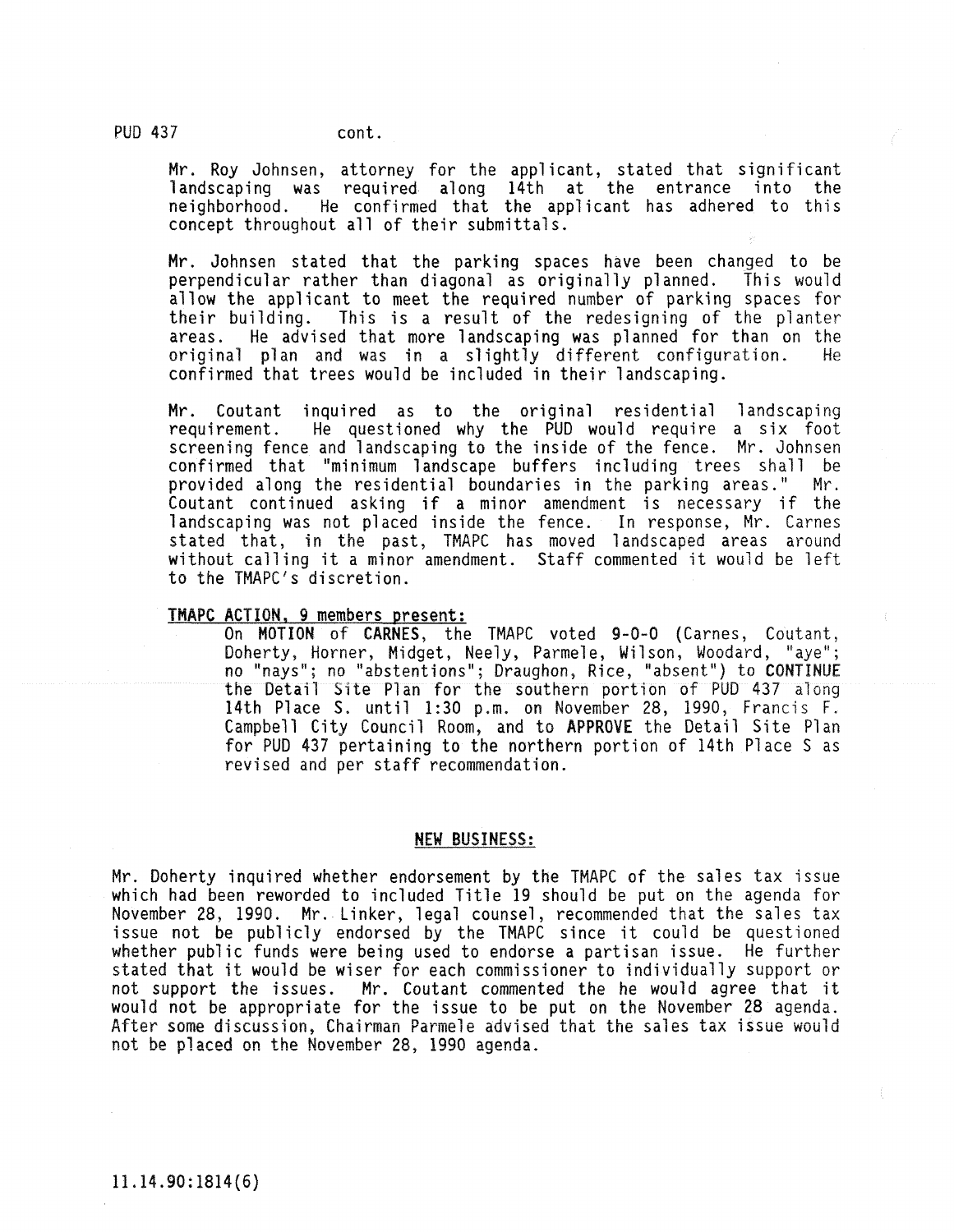There being no further business, the Chairman declared the meeting adjourned at 3:00 p.m.

Date Approved: **Chairman** 

ATTEST: EV U Secretary

11.14.90: 1814(7)